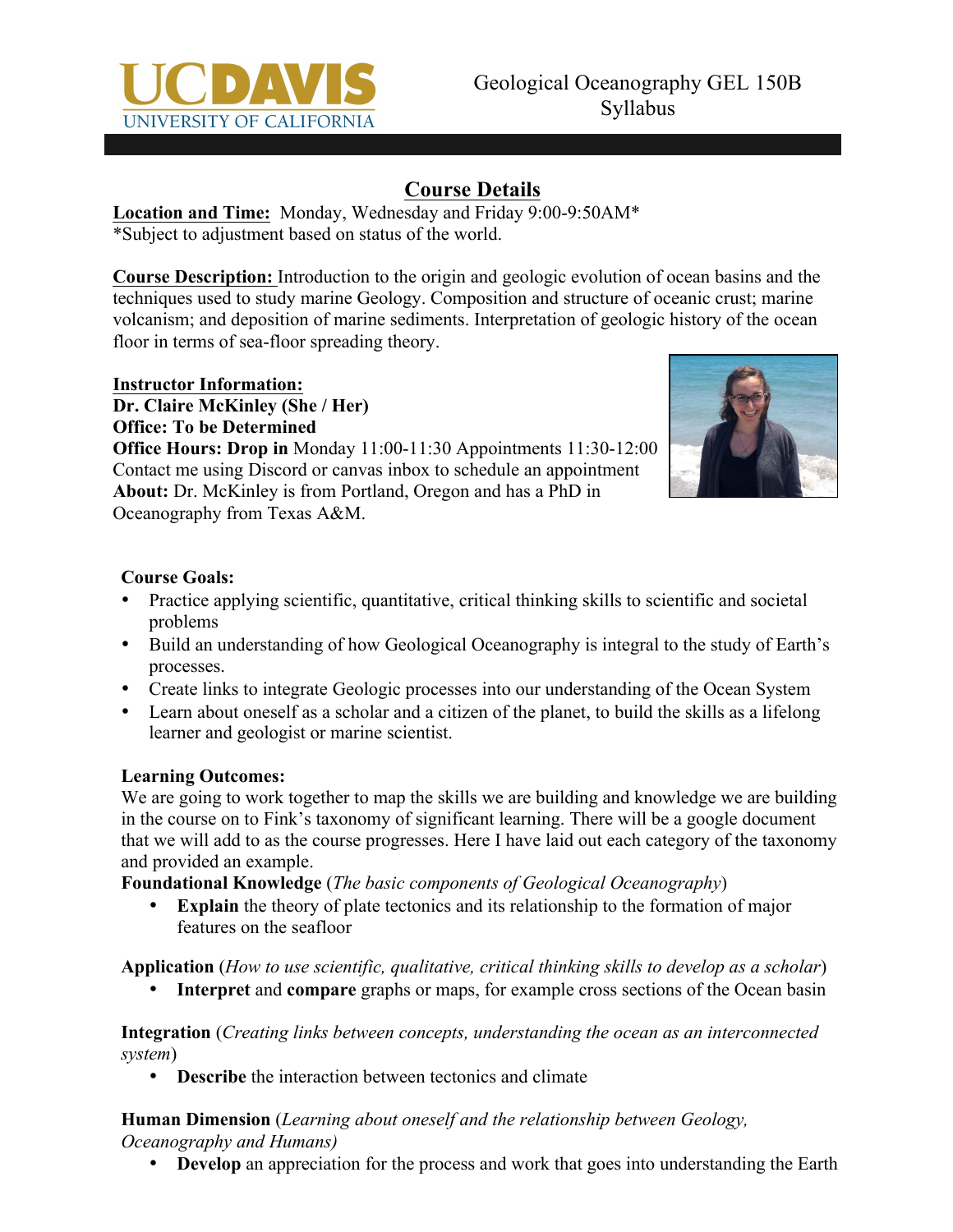and oceans.

**Caring about The Ocean** *(Developing new feelings, interests and values around Geological Oceanography)*

• **Develop** a lifelong commitment to understanding the world around you.

**Learning how to learn** *(Becoming a Self-directed Learner)*

• **Formulate** study habits that include self-reflection and self-evaluation.

**Course Schedule:** There will be two topics per week, with lectures introducing each topic on Mondays and Fridays, lectures will be recorded via the lecture capture system. There will be two short quizzes every week to make sure we are all keeping up with the material. We will meet synchronously to work through concepts and data explorations together. The goal is for everyone to be able to attend class every day, prioritizing Wednesdays when we do data explorations. The data explorations will be designed so that you can do them on your own if you need to miss a session. Data explorations are designed to be completed within class time, but they will be due the following Wednesday so if you need more time or extra support you will have time to seek it.

#### **Course Materials**

Computer: You will need access a computer or tablet and internet that will allow you to operate basic computer software and access and navigate Canvas, Zoom and other websites including the web version of Google Earth and GeoMappApp. You will need the ability to view lecture materials online, complete quizzes, written assignments and timed exams using Canvas and other basic computer programs. If you do not have access to these resources or lose access to these resources, please see me and we will work together to ensure your success.

**Reading Information:** In the absence of a textbook that is younger than you (or me for that matter) I have complied a list of readings for each topic in the course. The majority of the material you will be expected to learn will be presented in the lectures and I will let you know if the reading offers an especially useful perspective. Otherwise, it will be available to supplement and help you gain understanding on your own. Some readings are primary literature and others are portions of other textbooks. The PDF of the textbook "The Seafloor" has some good background reading and the Open-Source Introduction to Oceanography textbook, as well as Kathryn Wiess's Earth Rocks! Lecture Videos will be a good resources for folks who need to quickly get up to speed in the basics of Geology.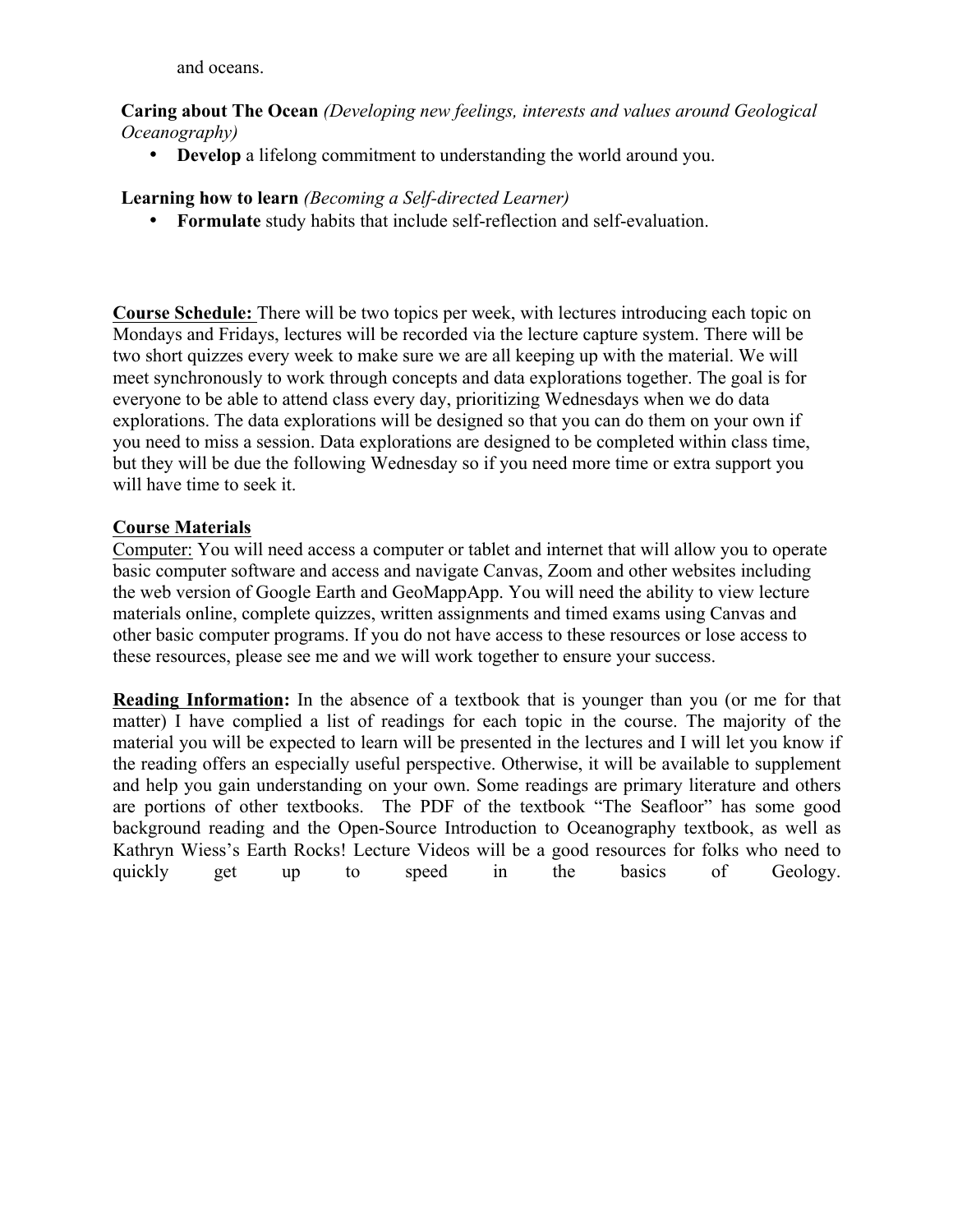| <b>Assignment</b>          | <b>Percentage of Grade</b>  | <b>Number of Assignments</b>   |
|----------------------------|-----------------------------|--------------------------------|
| Engagement, Colleague $\&$ | 10%                         | Need 15 points to earn 100%    |
| <b>Community Points</b>    | Opportunity for more points |                                |
|                            | than you need               |                                |
| <b>Exit Tickets</b>        | 30%                         | About fifteen Exit Tickets     |
|                            | Lowest two Drop             | multiple choice and reflection |
|                            |                             | questions.                     |
| Data Explorations          | 30%                         | About Five data explorations   |
|                            | Lowest two Drop             |                                |
| Portfolio                  | 30%                         | A summation of all of your     |
|                            | Draft with feedback due     | work that includes reflection  |
|                            | before full portfolio due   | about what you have            |
|                            |                             | accomplished this quarter.     |

## **Description of Course Assignments**

**Engagement, Colleague & Community Points:** Earn points by engaging in class and working with your colleagues, everything is worth one point you need 15 points to get 100% in engagement points. You can earn points by:

- Taking class notes: Every class, we have two notetakers who post their notes online.
- Timekeeping: I will put the "Agenda" for a class session up with the timing of each, and they help me stay paced  $&$  we always end on time two folks can do this everyday
- Participate in making a class contract for shared expectations for how we all want to be treated (this is facilitated in the first two classes) (doing this right now!)
- Write a letter to future students: during the last week you can, write a letter to next year's students with tips and tricks for navigating the course  $(\&$  my teaching/grading style) they wish they knew at the start
- Any form of mutual aid eg proof-reading, peer review, showing the library, answering questions on the discord etc.

**Quizzes:** For each week's course material (usually two topics) there will be a brief quiz. The quiz will be part traditional quiz part reflection and part feedback for the teaching team. They are designed to help you stay on track with working through the material and help us target what we need to focus on in class. The quizzes will be graded and will be worth 30% of your grade.

**Data Exploration:** Most weeks there will be an in-class data exploration that will enable us to explore real data and geologic features related to the week's material. Each student will present some data (a graph, map or other deliverable depending on the assignment) and answer some brief questions about the data designed to prompt reflection and draw connections between the data and what we have learned so far in the class.

**Portfolios:** The portfolio is the summative portion of the course where you will reflect on your work and what you have learned. It will be part journaling and part compiling other assignments and turning in reflections about them. Portfolios are collections of student work representing a selection of performance. A portfolio should contain a student's best pieces and the student's evaluation of the strengths and weaknesses of the pieces, as well as their evaluation of how their work has progressed.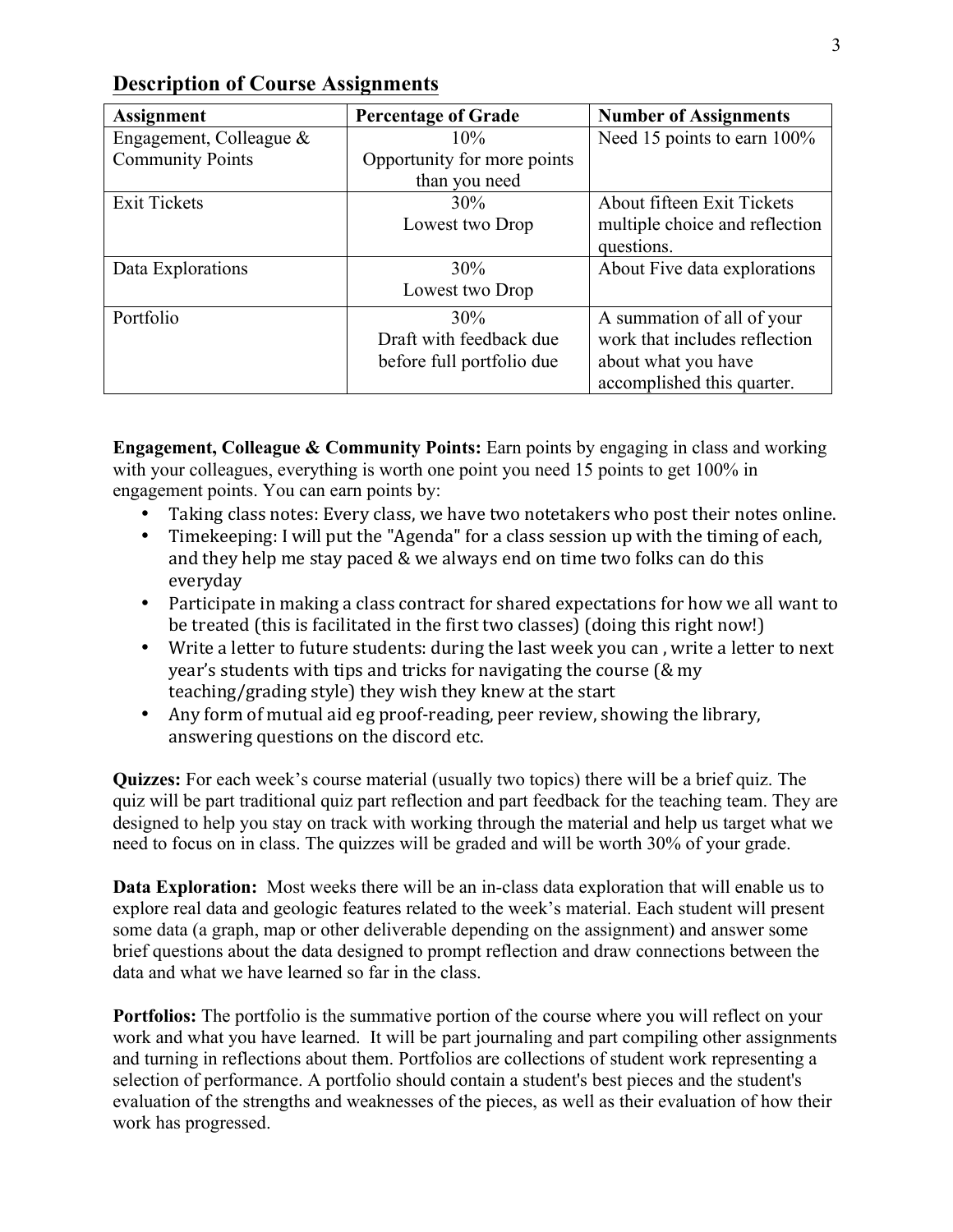## **Course Expectations and Policies**

#### **Course Expectations**

Students in this course will be held to high expectations that will enable them to be successful as students and scientists. You will be introduced to concepts outside of class and work on synthesis and application of that knowledge in class. A large portion of synchronous course time will be used for hands-on studies and working out problems in class, synchronous sessions will be recorded. Below are preliminary responsibilities outlined for you, me (the instructor), and our new community. **We will discuss these briefly on the first day and make additions based on what you would like our course, and community to look like.** Additionally, we will work together to co-construct expectations for Zoom participation and Etiquette.

| <b>Student's Responsibilities</b> | <b>Instructor's responsibilities</b> | <b>Community responsibilities</b> |
|-----------------------------------|--------------------------------------|-----------------------------------|
| - Attend course sessions.         | - Attend all course sessions.        | - Be respectful of every          |
| - Come to class prepared.         | - Generate prompt and                | human in the course.              |
| - Submit complete work on         | constructive feedback.               | - Be willing to work with and     |
| time.                             | - Foster an environment where        | learn from everyone.              |
| - Participate in course           | students feel safe asking            |                                   |
| discussions.                      | questions, and for help.             |                                   |
| - Ask questions, ask for help     |                                      |                                   |

#### **Code of Conduct**

In order to facilitate a safe learning environment, it is my expectation no one will discriminate on the basis on the basis of race, color, national origin, religion, sex, gender identity, pregnancy (including pregnancy, childbirth, and medical conditions related to pregnancy or childbirth), physical or mental disability, age, medical condition (cancer related or genetic characteristics), ancestry, marital status, citizenship, sexual orientation, or service in the uniformed services (includes membership, application for membership, performance of service, application for service, or obligation for service in the uniformed services) status as a Vietnam-era veteran or special disabled veteran.

In Oceanography we all will treat people the way they want to be treated, and work towards a supportive and collaborative environment where everyone feels safe so we can all achieve the course objectives together.

This Code of Conduct applies to all activities related to this class (in-person / virtual meetings, email exchanges, and chatroom discussions).

Expected behavior includes (but is not limited to):

- Treating all participants with respect and consideration.
- Communicating openly with respect for others, critiquing ideas rather than individuals.
- Avoiding personal attacks directed toward others.
- Complying with UC Davis' Principles of Community.
- Abiding by principles of academic integrity and ethical professional conduct.

Harassment or discrimination by or of any meeting participant or of any type will not be tolerated.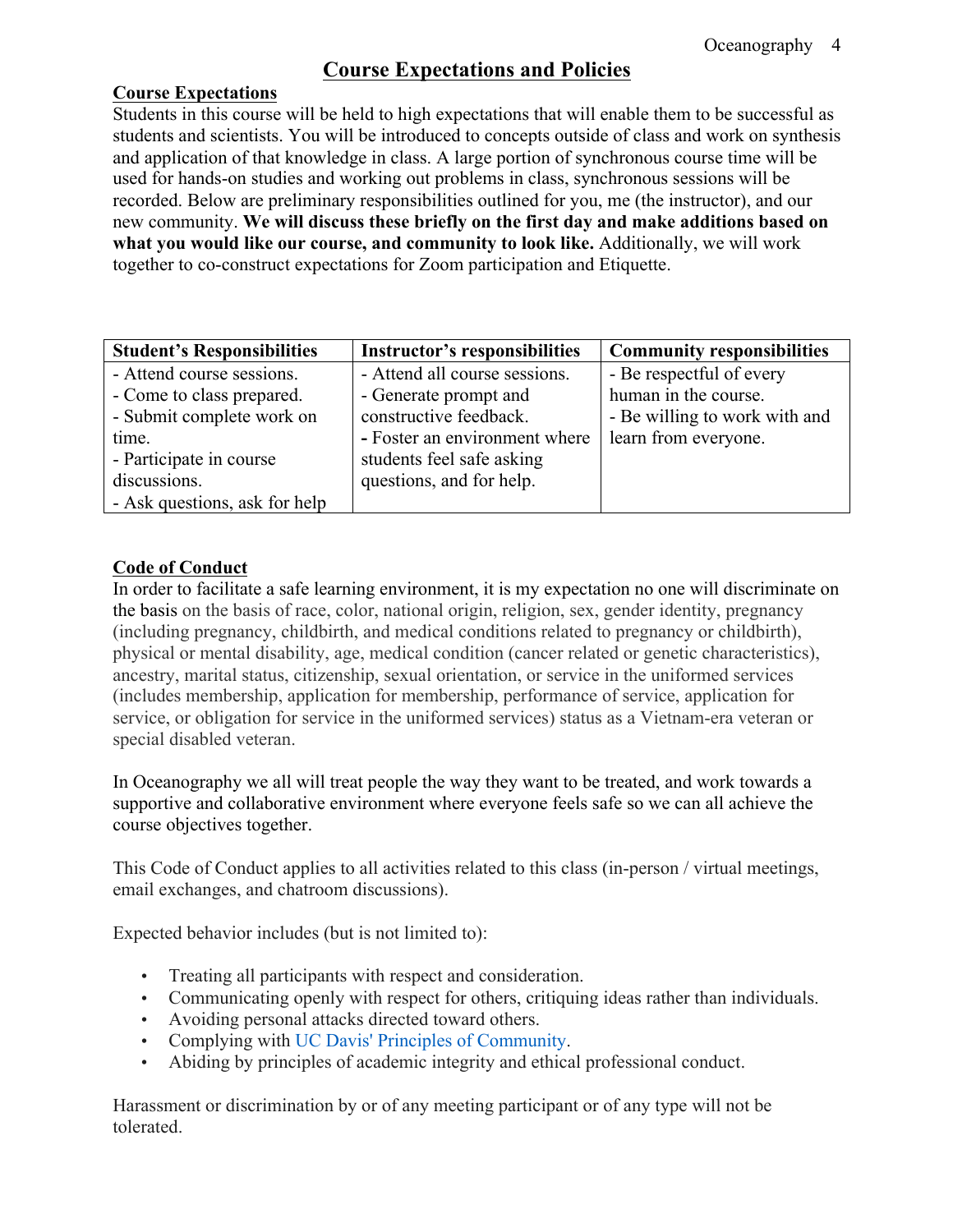#### **Plagiarism Statement**

As commonly defined, plagiarism consists of passing off as one's own, ideas, words, writing, etc., which belong to another. In accordance with this definition, you are committing plagiarism if you copy the work of another person and turn it in as your own, even if you have the permission of that person.

#### **UC Davis Code of Academic Conduct**

This Code of Academic Conduct exists to support high standards of behavior and to ensure fair evaluation of student learning. Students who violate the Code of Academic Conduct are subject to disciplinary sanctions that include Censure, Probation, Suspension, or Dismissal from the University of California.

See the UC Davis Policy on Student Conduct and Discipline section 102.01.1for details.

#### **Accessibility and Americans with Disabilities Act (ADA)**

The Americans with Disabilities Act (ADA) is a federal anti-discrimination statute that provides comprehensive civil rights protection for persons with disabilities. Among other things, this legislation requires that all students with disabilities be guaranteed a learning environment that provides for reasonable accommodation of their disabilities. UC Davis is committed to educational equity in the academic setting, and in serving a diverse student body. I encourage all students who are interested in learning more about the Student Disability Center (SDC) to contact them directly at sdc.ucdavis.edu,  $sdc@ucdavis.edu$  or 530-752-3184. If you are a student who requires academic accommodations, please submit your SDC Letter of Accommodation to me as soon as possible, ideally within the first two weeks of this course.

#### **Territorial Acknowledgement**

We acknowledge that the UC Davis campus exists on land that the Wintun/Patwin have thrived on and been in relationship with since time immemorial. It is here that the Wintun/Patwin built their huts from earthen materials to wait out bad weather and carry out traditional dances in elaborate costumes. And, in places across Yolo and Solano counties, bedrock mortar sites still exist that show where the historical inhabitants ground acorns to remove their tannins. Although these communities were disrupted by the arrival of Spanish explorers who enslaved, abused and killed many Wintun/Patwin, their descendants are survived by the Yocah Dehe Wintun Nation.

As settlers, we must recognize how we benefit from colonialism and how it is has impacted the Native Peoples whose lands and relatives in this ecosystem we now use. This is especially important in the marine sciences, where early exploration is at the root of much of our discipline, but often excludes the presence, culture and knowledge of Indigenous communities that coexisted and understood those resources and ecosystems before our intellectual forefathers did.

Thus, it is incumbent upon us to dismantle components of settler-colonialism to ensure a more just and equitable future for not only the Wintun/Patwin, but all Indigenous Peoples. This acknowledgement was written by Priya Shukla with minor edits made by Claire McKinley. The information presented was made possible by native-land.ca and yochadehe.org. Consider using these resources to learn more about the Native Peoples' whose lands you currently occupy.

#### **Makeup and Late Work Policy**:

The course is built to allow for leniency and flexibility for students, these details are outlined in the course assignment descriptions. Therefore, there will be no makeups except in cases of university authorized absences. You must notify me in writing prior to the date of absence if such notification is feasible. In cases where advance notification is not feasible (e.g. accident, or emergency) you must provide notification by within one week of the last date of the absence.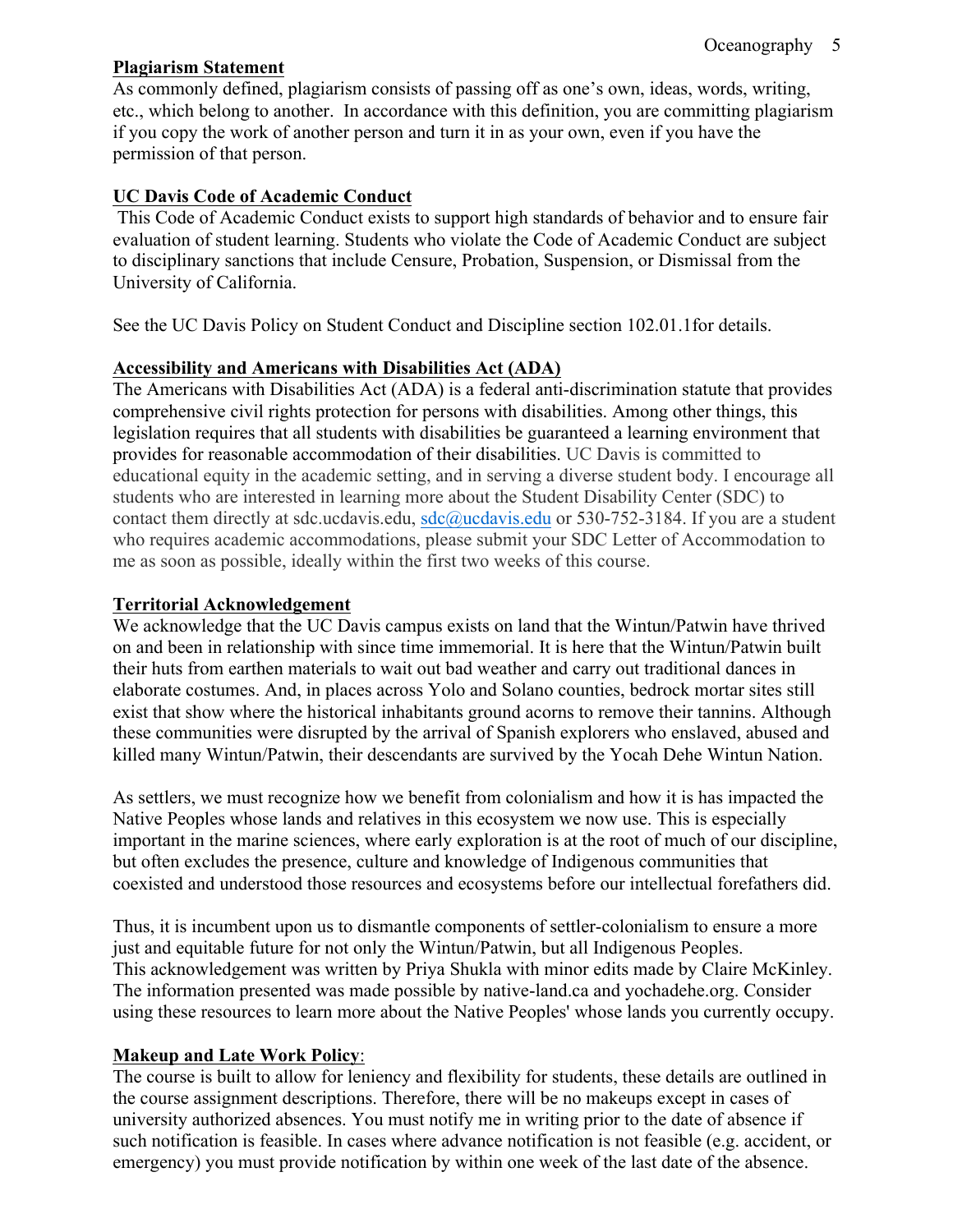#### **Recordings**

Some course sessions are scheduled to run synchronously at our scheduled class time via Zoom. These Zoom class sessions may be recorded. The recording will capture the presenter's audio, video and computer screen. In these cases, student audio and video will be recorded if they share their computer audio and video during the recorded session. The recordings will only be accessible to students enrolled in the course to review materials. These recordings will not be shared with or accessible to the public and will be deleted after the course ends.

The University and Zoom have FERPA compliant agreements in place to protect the security and privacy of UCD Zoom accounts. Students who do not wish to give consent to being recorded should:

- 1. Choose a Zoom Profile Name that does not include any personal identifying information like their name or UCD Net ID
- 2. Not share their computer audio or video during their Zoom sessions

By enrolling in this class, all students agree to not upload the recordings to other platforms.

## **Standards of Work**

#### **An Excellent student is one who:**

-Attends class regularly and is prompt.

-Comes to class prepared to engage fully in the activities.

-Participates in class and is supportive of the participation of their peers.

-Is willing to ask questions and ask for help from peers and the instructor.

-Completes excellent work and submits it on time.

-Learns to independently generate insightful reflections and self-evaluations on the work being done in the course.

- Solicits and incorporates feedback into their work.

#### **A Satisfactory Student is one who:**

-Attends some of class.

-Comes to class prepared enough to participate intermittently.

-Does not participate regularly in class, interrupts or ignores the participation of their peers.

-Asks for help both from peers and the instructor occasionally.

-Completes satisfactory work and submits it on time.

-Completes required reflections but is not developing self-evaluation skills.

-Incorporates some feedback into their work.

#### **A student who needs Improvement:**

-Attends class infrequently.

-Comes to class unprepared and will rarely participate in the activities.

-Does not participate in class, interrupts, or actively shuts down the participation of their peers.

-Will not ask for help from peers or the instructor.

-Completes work that needs improvement or is not on time.

-Does not do reflections, is not developing self-evaluation skills in the context of the work being done in the course.

-Will not incorporate feedback into their work

#### **Grading Scale**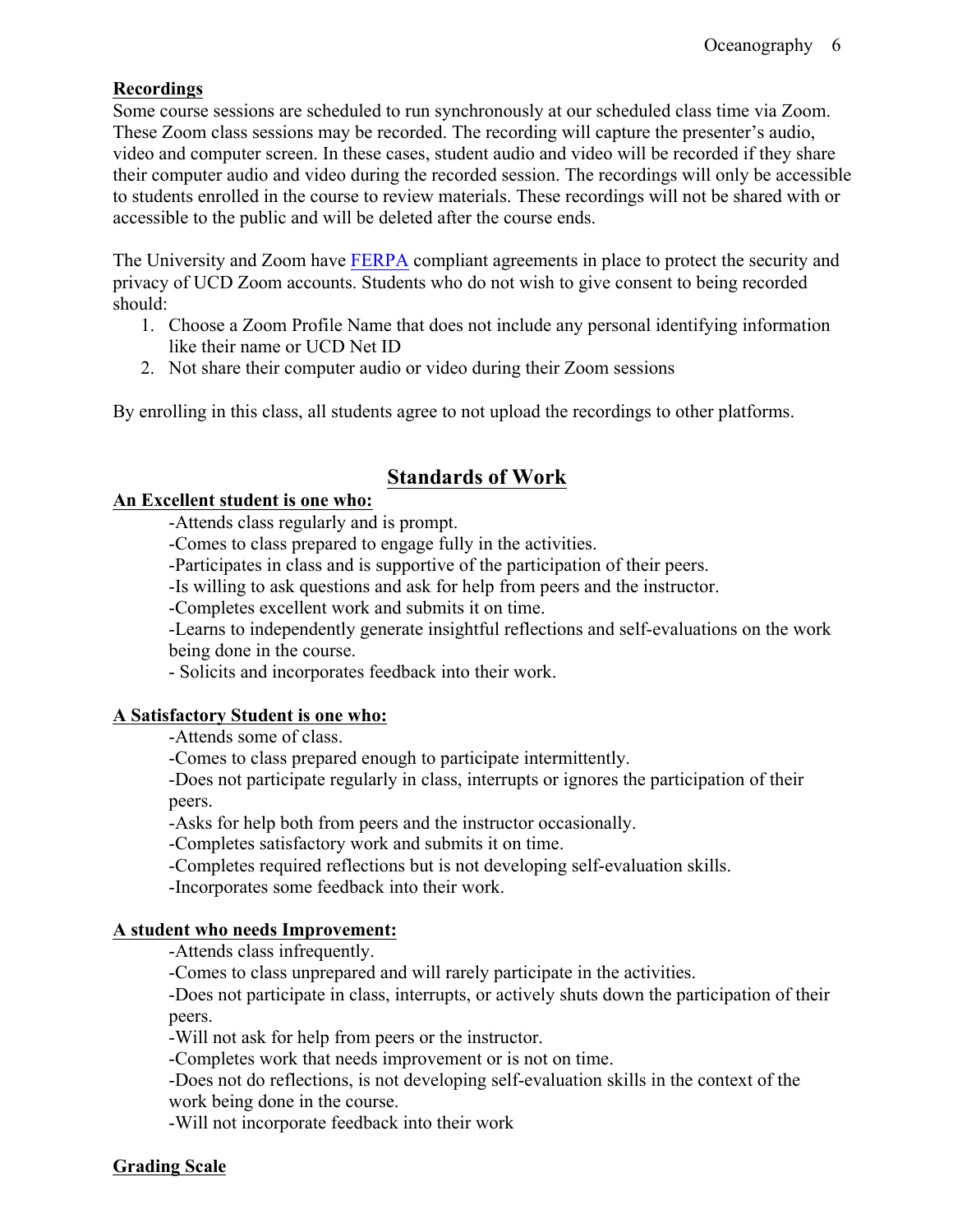## Oceanography 7

| $A+$             | 95.0-100%   | An Excellent Student                         |
|------------------|-------------|----------------------------------------------|
| $\boldsymbol{A}$ | 90.0-94.99% |                                              |
| $B+$             | 85.0-89.99% | Working towards being an Excellent Student   |
| B                | 80.0-84.99% |                                              |
| $C+$             | 75.0-79.99% | A Satisfactory Student                       |
| $\overline{C}$   | 70.0-74.99% |                                              |
| $D+$             | 65.0-69.99% | Working towards being a Satisfactory Student |
| D                | 60-64.99%   |                                              |
| $\mathbf{F}$     | $0-59.99\%$ | Needs Improvement                            |
|                  |             |                                              |

# **Resources for Students and Community Members**

| <b>Resource</b>                         | Website                                                  |
|-----------------------------------------|----------------------------------------------------------|
| <b>Health and Wellness:</b>             |                                                          |
| <b>Student Life Health and Wellness</b> | https://shcs.ucdavis.edu/about/shwc                      |
| Info                                    |                                                          |
| COVID 19 Info for Students              | https://studentaffairs.ucdavis.edu/news/coronavirus-faqs |
| <b>Student Counseling Services</b>      | https://shcs.ucdavis.edu/counseling-services             |
|                                         |                                                          |
| <b>UC Davis Crisis Text Line</b>        | Text RELATE to 741741                                    |
| UC Davis Crisis support resources       | https://eachaggiematters.ucdavis.edu/here-are-some-      |
|                                         | options-immediate-crisis-support                         |
|                                         |                                                          |
| Public Care Report for distressed or    | https://ucdavis-                                         |
| distressing student.                    | advocate.symplicity.com/care_report/index.php/pid710253? |
| <b>Sexual Violence and Harassment</b>   | https://sexualviolence.ucdavis.edu/                      |
| Resources                               |                                                          |
| <b>Services for Students</b>            |                                                          |
| Food Security                           | https://aggiecompass.ucdavis.edu/food-security           |
| Wi-Fi and laptop loaner program         | https://keepteaching.ucdavis.edu/student-resources/need- |
|                                         | wi-fi                                                    |